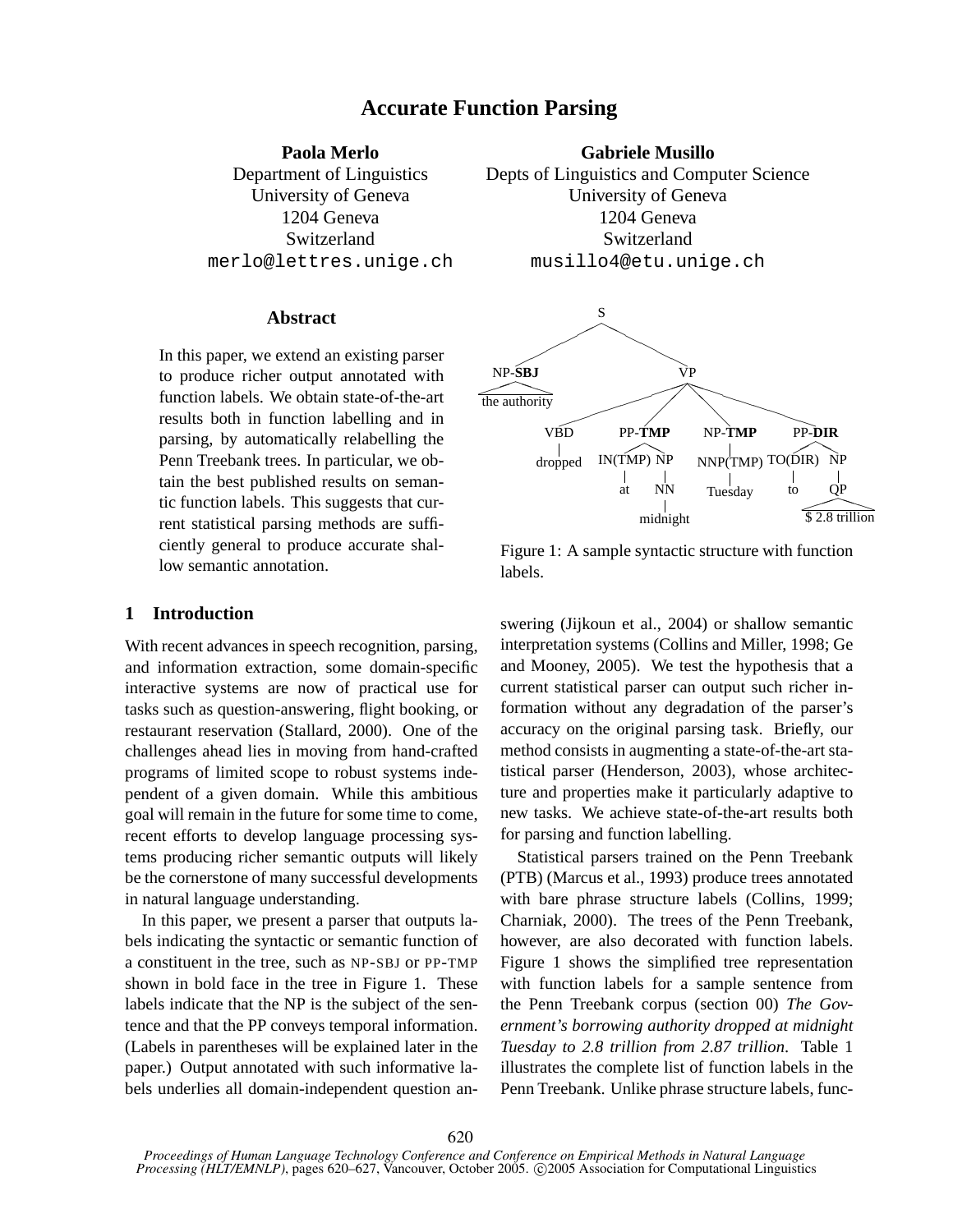|                 | <b>Syntactic Labels</b>     | <b>Semantic Labels</b> |                     |  |  |
|-----------------|-----------------------------|------------------------|---------------------|--|--|
| <b>DTV</b>      | dative                      | <b>ADV</b>             | adverbial           |  |  |
| LGS             | logical subject             | <b>BNF</b>             | benefactive         |  |  |
| <b>PRD</b>      | predicate                   | DIR.                   | direction           |  |  |
| PUT             | compl of <i>put</i>         | <b>EXT</b>             | extent              |  |  |
| <b>SBJ</b>      | surface subject             | LOC.                   | locative            |  |  |
| <b>VOC</b>      | vocative                    | <b>MNR</b>             | manner              |  |  |
|                 | <b>Miscellaneous Labels</b> | <b>NOM</b>             | nominal             |  |  |
| <b>CLF</b>      | $it$ -cleft                 | <b>PRP</b>             | purpose or reason   |  |  |
| HLN             | headline                    | <b>TMP</b>             | temporal            |  |  |
| TTL.            | title                       |                        | <b>Topic Labels</b> |  |  |
| CL <sub>R</sub> | closely related             | <b>TPC</b>             | topicalized         |  |  |

Table 1: Complete set of function labels in the Penn Treebank.

tion labels are context-dependent and encode a shallow level of phrasal and lexical semantics, as observed first in (Blaheta and Charniak,  $2000$ ).<sup>1</sup> To a large extent, they overlap with semantic role labels as defined in PropBank (Palmer et al., 2005).

Current statistical parsers do not use this richer information because performance of the parser usually decreases considerably, since a more complex task is being solved. (Klein and Manning, 2003), for instance report a reduction in parsing accuracy of an unlexicalised PCFG from 77.8% to 72.9% if using function labels in training. (Blaheta, 2004) also reports a decrease in performance when attempting to integrate his function labelling system with a full parser. Conversely, researchers interested in producing richer semantic outputs have concentrated on two-stage systems, where the semantic labelling task is performed on the output of a parser, in a pipeline architecture divided in several stages (Gildea and Jurafsky, 2002). See also the common task of (CoNLL, 2004 2005; Senseval, 2004).

Our approach maintains state-of-the-art results in parsing, while also reaching state-of-the-art results in function labelling, by suitably extending a Simple Synchrony Network (SSN) parser (Henderson, 2003) into a single integrated system. This is an interesting result, as a task combining function labelling and parsing is more complex than simple parsing. While the function of a constituent and its structural position are often correlated, they sometimes diverge. For example, some nominal temporal modifiers occupy an object position without being objects, like *Tuesday* in the tree above. Moreover, given current limited availability of annotated tree banks, this more complex task will have to be solved with the same overall amount of data, aggravating the difficulty of estimating the model's parameters due to sparse data.

# **2 Method**

Successfully addressing function parsing requires accurate parsing models and training data. Understanding the causes and the relevance of the observed results requires appropriate evaluation measures. In this section, we describe the methodology that will be used to assess our main hypothesis.

#### **2.1 The Basic Parsing Architecture**

Our main hypothesis says that function labels can be successfully and automatically recovered while parsing, without affecting negatively the performance of the parser. It is possible that attempting to solve the function labelling and the parsing problem at the same time would require modifying existing parsing models, since their underlying independence assumptions might no longer hold. Moreover, many more parameters are to be estimated. It is therefore important to choose a statistical parser that can model our augmented labelling problem. We use a family of statistical parsers, the Simple Synchrony Network (SSN) parsers (Henderson, 2003), which crucially do not make any explicit independence assumptions, and learn to smooth across rare feature combinations. They are therefore likely to adapt without much modification to the current problem. This architecture has shown state-of-the-art performance and is very adaptive to properties of the input.

The architecture of an SSN parser comprises two components, one which estimates the parameters of a stochastic model for syntactic trees, and one which searches for the most probable syntactic tree given the parameter estimates. As with many other statistical parsers (Collins, 1999; Charniak, 2000), the model of parsing is history-based. Its events are derivation moves. The set of well-formed sequences of derivation moves in this parser is defined

<sup>1</sup> (Blaheta and Charniak, 2000) talk of function *tags*. We will instead use the term function *label*, to indicate function identifiers, as they can decorate any node in the tree. We keep the word *tag* to indicate only those labels that decorate preterminal nodes in a tree – part-of-speech tags– as is standard use.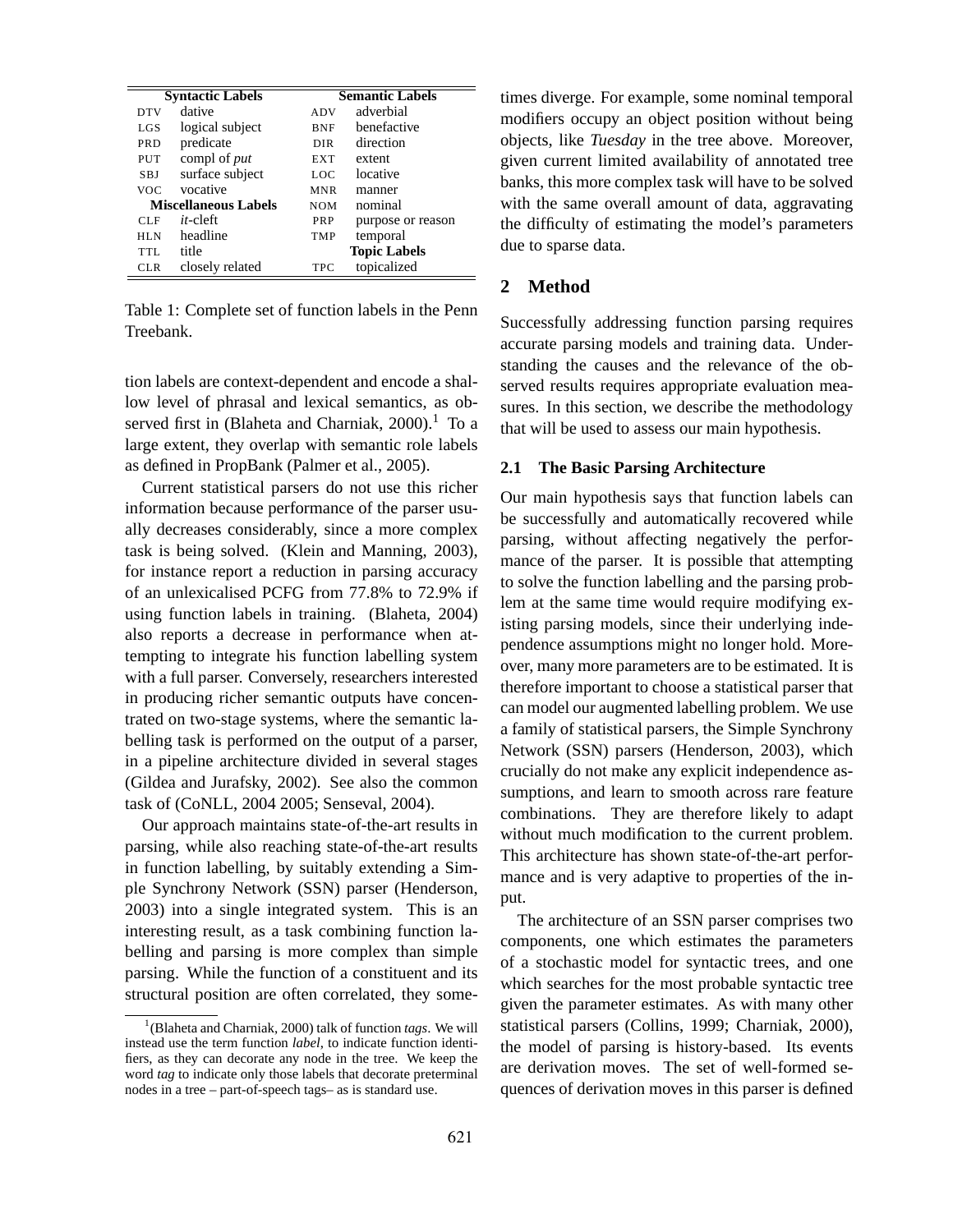by a Predictive LR pushdown automaton (Nederhof, 1994), which implements a form of left-corner parsing strategy.<sup>2</sup>

The probability of a phrase-structure tree is equated to the probability of a finite (but unbounded) sequence of derivation moves. To bound the number of parameters, standard history-based models partition the set of prefixes of well-formed sequences of transitions into equivalence classes. While such a partition makes the problem of searching for the most probable parse polynomial, it introduces hard independence assumptions: a derivation move only depends on the equivalence class to which its history belongs. SSN parsers, on the other hand, do not state any explicit independence assumptions: they induce a finite history representation of an unbounded sequence of moves, so that the representation of a move  $i - 1$  is included in the inputs to the represention of the next move  $i$ , as explained in more detail in (Henderson, 2003). SSN parsers only impose soft inductive biases to capture relevant properties of the derivation, thereby exhibiting adaptivity to the input. The art of designing SSN parsers consists in selecting and introducing such biases. To this end, it is sufficient to specify features that extract some information relevant to the next derivation move from previous ones, or some set of nodes that are structurally local to the node on top of the stack. These features and these nodes are input to the computation of a hidden history representation of the sequence of previous derivation moves. Given the hidden representation of a derivation, a log-linear distribution over possible next moves is computed. Thus, the set  $D$  of structurally local nodes and the set  $f$  of predefined features determine the inductive bias of an SSN system. Unless stated otherwise, for each of the experiments reported here, the set  $D$  that is input to the computation of the history representation of the derivation moves  $d_1, \ldots, d_{i-1}$  includes the following nodes:  $top_i$ , the node on top of the pushdown stack before the ith move; the left-corner ancestor of  $top_i$ ; the leftmost child of  $top_i$ ; and the most recent child of  $top_i$ , if any. The set of features  $f$  includes the last move in the derivation, the label or tag of  $top_i$ , the tag-word pair of the most re-

 $2$ The derivation moves include: projecting a constituent with a specified label, attaching one constituent to another, and shifting a tag-word pair onto the pushdown stack.

cently shifted word, the leftmost tag-word pair that  $top_i$  dominates.

#### **2.2 The Set of Function Labels**

The bracketting guidelines for the Penn Treebank II list 20 function labels, shown in Table 1 (Bies et al., 1995). Based on their description in the Penn Treebank guidelines, we partition the set of function labels into four classes, as indicated in the table. Following (Blaheta and Charniak, 2000), we refer to the first class as syntactic function labels, and to the second class as semantic function labels. In the rest of the paper, we will ignore the other two classes, for they do not intersect with PropBank labels, and they do not form natural classes. Like previous work (Blaheta and Charniak, 2000), we complete the sets of syntactic and semantic labels by labelling constituents that do not bear any function label with a NULL label.<sup>3</sup>

#### **2.3 Evaluation**

To evaluate the performance of our function parsing experiments, we will use several measures. First of all, we apply the standard Parseval measures of labelled recall and precision to a parser whose training data contains the Penn Treebank function labels, to assess how well we solve the standard phrase structure parsing problem. We call these figures FLABEL-less figures in the tables below and we will call the task the (simple) parsing task in the rest of the paper. Second, we measure the accuracy of this parser with an extension of the Parseval measures of labelled precision and recall applied to the set of complex labels —the phrase structure non-terminals augmented with function labels— to evaluate how well the parser solves this complex parsing problem. These are the FLABEL figures in the tables below. We call this task the function parsing task. Finally, we also assess function labelling performance on its own. Note that the maximal precision or recall score of function labelling is strictly smaller than one-hundred percent if the precision or the recall of

<sup>&</sup>lt;sup>3</sup>Strictly speaking, this label corresponds to two NULL labels: SYN-NULL and SEM-NULL. A node bearing the SYN-NULL label is a node that does not bear any other syntactic label. Analogously, the SEM-NULL label completes the set of semantic labels. Note that both the SYN-NULL label and the SEM-NULL are necessary, since both a syntactic and a semantic label can label a given constituent.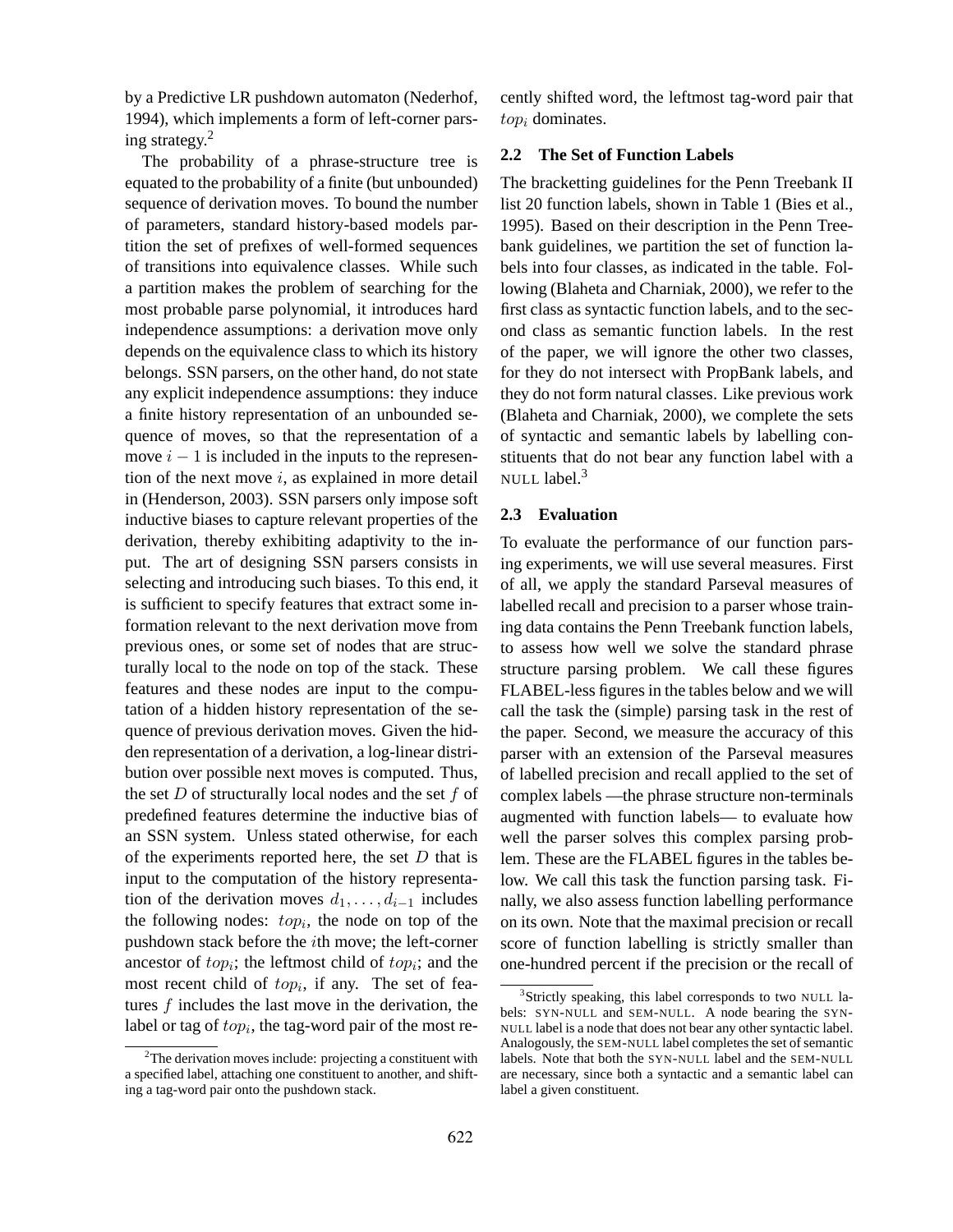|               | <b>ASSIGNED LABELS</b> |                |          |          |          |          |          |          |          |          |                                          |            |
|---------------|------------------------|----------------|----------|----------|----------|----------|----------|----------|----------|----------|------------------------------------------|------------|
|               |                        | <b>ADV</b>     |          |          |          |          |          |          |          |          | BNF DIR EXT LOC MNR NOM PRP TMP SEM-NULL | <b>SUM</b> |
|               | ADV                    | 143            | 0        | 0        | 0        | 0        |          |          |          | 3        | 11                                       | 158        |
|               | <b>BNF</b>             | $\Omega$       | $\Omega$ | $\Omega$ | $\Omega$ | $\Omega$ | $\theta$ | $\Omega$ | $\Omega$ | $\theta$ |                                          |            |
|               | <b>DIR</b>             | 0              | $\Omega$ | 39       | $\Omega$ | 3        | 4        | 0        | $\Omega$ |          | 51                                       | 98         |
|               | <b>EXT</b>             | $\Omega$       | $\Omega$ | $\Omega$ | 37       | $\Omega$ | $\theta$ | 0        | $\Omega$ | 0        | 17                                       | 54         |
| <b>ACTUAL</b> | LOC.                   | $\Omega$       | $\Omega$ |          | $\Omega$ | 345      | 3        | $\theta$ | $\Omega$ | 15       | 148                                      | 512        |
| LABELS        | <b>MNR</b>             | $\Omega$       | $\Omega$ | $\Omega$ | 0        | 3        | 35       | $\Omega$ | $\Omega$ | 16       | 40                                       | 94         |
|               | <b>NOM</b>             | $\overline{2}$ | $\Omega$ | $\Omega$ | $\Omega$ | $\Omega$ | $\Omega$ | 88       | $\Omega$ | 0        | 4                                        | 94         |
|               | PRP                    | $\Omega$       | $\theta$ | $\Omega$ | 0        | $\Omega$ | $\theta$ | $\Omega$ | 54       |          | 33                                       | 88         |
|               | <b>TMP</b>             | 18             | $\Omega$ |          | 0        | 24       | 11       | $\Omega$ |          | 479      | 105                                      | 639        |
|               | <b>SEM-NULL</b>        | 12             | $\Omega$ | 13       | 5        | 81       | 28       | 12       | 24       | 97       | 20292                                    | 20564      |
|               | <b>SUM</b>             | 175            | $\Omega$ | 54       | 42       | 456      | 81       | 100      | 80       | 612      | 20702                                    | 22302      |

Table 2: Confusion matrix for simple baseline model, tested on the validation set (section 24 of PTB).

the parser is less than one-hundred percent. Following (Blaheta and Charniak, 2000), incorrectly parsed constituents will be ignored (roughly 11% of the total) in the evaluation of the precision and recall of the function labels, but not in the evaluation of the parser. Of the correctly parsed constituents, some bear function labels, but the overwhelming majority do not bear any label, or rather, in our notation, they bear a NULL label. To avoid calculating excessively optimistic scores, constituents bearing the NULL label are not taken into consideration for computing overall recall and precision figures. NULL-labelled constituents are only needed to calculate the precision and recall of other function labels. (In other words, NULL-labelled constituents never contribute to the numerators of our calculations.) For example, consider the confusion matrix  $M$  in Table 2, which reports scores for the semantic labels recovered by the baseline model described below. Precision is computed as  $\sum_{i \in \{\text{ADV} \cdots \text{TMP}\}} M[i, i]$  $\frac{\sum_{i\in\text{ADV}\dots\text{ImP}} W}{\sum_{j\in\text{ADV}\dots\text{ImP}} M[\text{SUM},j]}.$  Recall is computed analogously. Notice that  $M[n, n]$ , that is the [SEM-NULL,SEM-NULL] cell in the matrix, is never taken into account.

#### **3 Learning Function Labels**

In order to assess the complexity of the task of predicting function labels while parsing, we run first the SSN on the function parsing task, without modifications to the parser. The confusion matrix for semantic function labels of this simple baseline model is illustrated in Table 2.

It is apparent that the baseline model's largest cause of error is confusion between the labels and the NULL label. These misclassfications affect recall in particular. Consider, for example, the MNR label, where 40 out of 94 occurrences are not given a function label. We add two augmentations to the parser to alleviate this problem.

The simple baseline parser treats NULL labels like other labels, and it does not distinguish subtypes of NULL labels. Our first augmentation of the parser is designed to discriminate among constituents with these NULL labels. We hypothesize that the label NULL (ie. SYN-NULL and SEM-NULL) is a mixture of types, which will be more accurately learnt separately. If the label NULL is learnt more precisely, the recall of the other labels will increase. The NULL label in the training set was automatically split into the mutually exclusive labels CLR, OBJ and OTHER. Constituents were assigned the OBJ label according to the conditions stated in (Collins, 1999). $<sup>4</sup>$ </sup>

Another striking property of the simple baseline function parser is that the SSN tends to project NULL labels more than any other label. Since SSNs decide the label of a non-terminal at projection, this behaviour indicates that the parser does not have enough information at this point in the parse to project the correct function label. We hypothesize that finer-grained labelling will improve parsing performance. This observation is consistent with results reported in (Klein and Manning, 2003), who showed that part-of-speech tags occurring in the Treebank are not fine-grained enough to discriminate between

<sup>&</sup>lt;sup>4</sup>Roughly, an OBJ non-terminal is an NP, SBAR or S whose parent is an S, VP or SBAR. Any such non-terminal must not bear either syntactic or semantic function labels, or the CLR label. In addition, the first child following the head of a PP is marked with the OBJ label.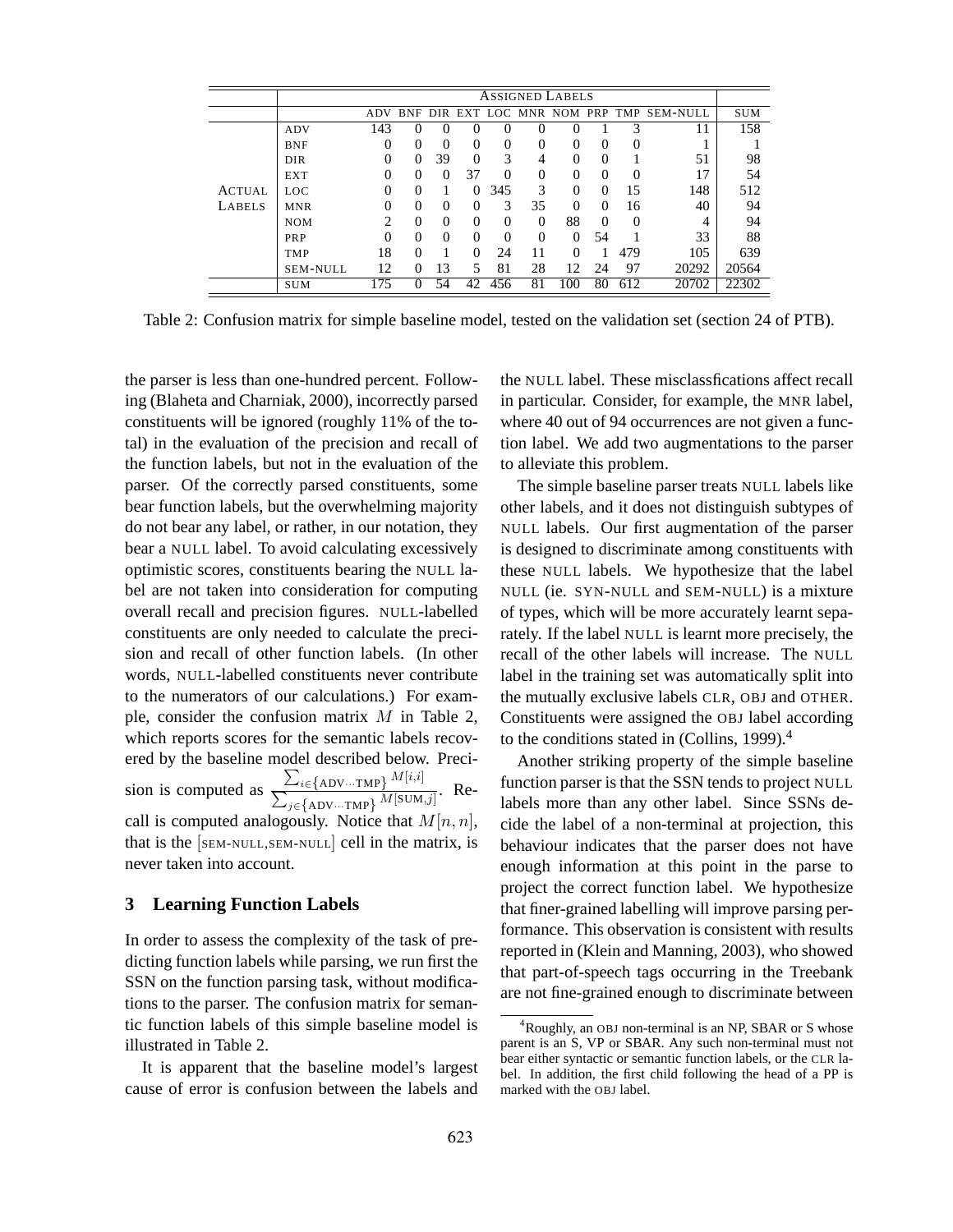preterminals. For example, the tag TO labels both the preposition *to* and the infinitival marker. Extending (Klein and Manning, 2003)'s technique to function labelling, we split some part-of-speech tags into tags marked with semantic function labels. More precisely, we concentrate on the function labels DIR, LOC, MNR, PRP or TMP, which appear to cause the most trouble to the parser, as illustrated in Table 2.

The label attached to a non-terminal was propagated down to the pre-terminal tag of its head. The labels in parentheses in Figure 1 illustrate the effect of this lowering of the labels. The goal of this tagsplitting is to indicate more clearly to the parser what kind of label to project on reading a word-tag pair in the input. To this end, re-labelling is applied only if the non-terminal dominates the pre-terminal immediately. This constraint guarantees that only those non-terminals that are actual projections of the preterminal are affected by this tag-splitting method. Linguistically, we are trying to capture the notion of maximal projection. <sup>5</sup> This augmented model has a total of 188 non-terminals to represent labels of constituents, instead of the 33 of the original SSN parser. As a result of lowering the five function labels, 83 new part-of-speech tags were introduced to partition the original tagset of the Treebank. There are 819 tag-word pairs in this model, while the original SSN parser has a vocabulary size of 508 tagword pairs. These augmented tags as well as the 155 new non-terminals are included in the set  $f$  of features input to parsing decisions as described in section 2.1.

SSN parsers do not tag their input sentences. To provide the augmented model with tagged input sentences, we trained an SVM tagger whose features and parameters are described in detail in (Gimenez and Marquez, 2004). Trained on section 2-21, the tagger reaches a performance of 95.8% on the test set (section 23) of the PTB using our new tag set.

# **4 Experiments**

In this section, we report the results of the experiments testing hypotheses concerning our function parser. All SSN function parsers were trained on

|                 |                 | FLAREL.                  |   | FLABEL-less |      |      |  |  |  |
|-----------------|-----------------|--------------------------|---|-------------|------|------|--|--|--|
|                 | F               | R                        | P | F           | R    |      |  |  |  |
|                 | Validation Set  |                          |   |             |      |      |  |  |  |
| <b>Base</b>     |                 | 83.4 82.8 83.9           |   | 87.7 87.1   |      | 88.2 |  |  |  |
| Aug             |                 | 84.6 84.0 85.2 88.1 87.5 |   |             |      | 88.7 |  |  |  |
|                 | <b>Test Set</b> |                          |   |             |      |      |  |  |  |
| Aug             |                 | 86.1 85.8 86.5 88.9      |   |             | 88.6 | 89.3 |  |  |  |
| H <sub>03</sub> |                 |                          |   | 88 6        | 88.3 | 88.9 |  |  |  |

Table 3: Percentage F-measure (F), recall (R), and precision (P) of the SSN baseline (Base) and augmented (Aug) parsers. H03 indicates the model illustrated in (Henderson, 2003).

sections 2-21 from the Penn Treebank, validated on section 24, and tested on section 23. All models are trained on parse trees whose labels include function labels. Both results taking function labels into account (FLABEL) and results not taking them into account (FLABEL-less) are reported. All our models, as well as the parser described in (Henderson, 2003), are run only once.  $6$  These results are reported in Table 3.

Our hypothesis states that we can perform function labelling and parsing at the same time, without loss in parsing performance. For this to be an interesting statement, we need to show that function labelling is not a straightforward extension of simple parsing. If simple parsing could be easily applied to function parsing, we should not have a degradation of an SSN parser model evaluated on the complex labels, compared to the same SSN parser evaluated only on phrase structure labels. As the results on the validation set indicate, our baseline model with function labels (FLABEL) is indeed lower than the performance of the parser when function labels are not taken into account (FLABEL-less), indicating that the function parsing task is more difficult than the simple parsing task.

Since the function parsing problem is more difficult than simple parsing, it is then interesting to observe that performance of the augmented parser increases significantly (FLABEL column) ( $p \leq$ .001) without losing accuracy on the parsing task

<sup>&</sup>lt;sup>5</sup>This condition was relaxed in a few cases to capture constructs such as coordinated PPs (e.g.  $[PP-LOC[PP[INat]...][CCand][PP[INin]...]$  or infinitival clauses (e.g.  $\left[\frac{\text{S-PP}}{\text{VP}[\text{TO}^{to]}]}[\text{VP}[\text{VB} \cdots] \cdots] \cdots \right]$ ).

<sup>6</sup>This explains the little difference in performance between our results for H03 and those cited in (Henderson, 2003), where the best of three runs on the validation set is chosen.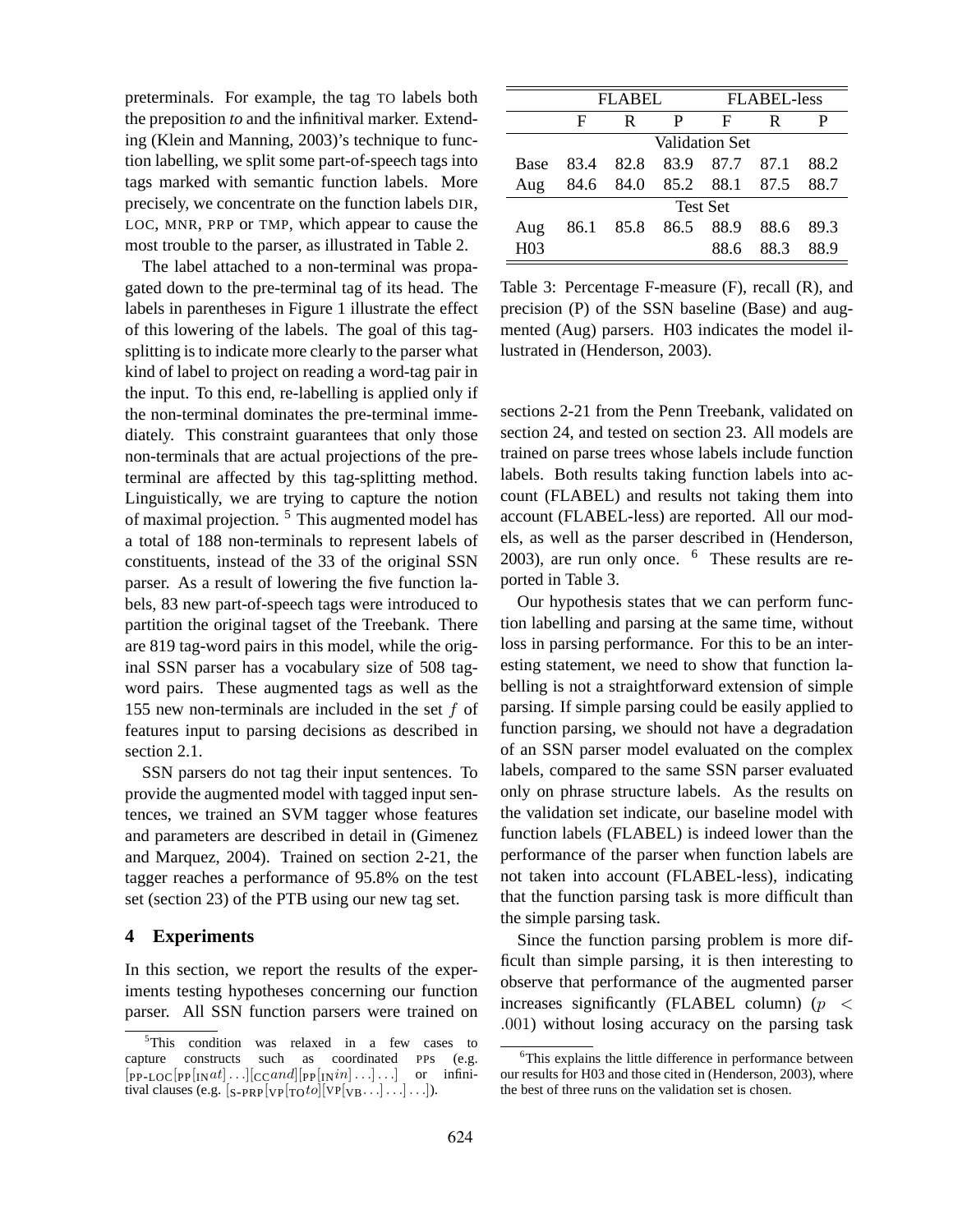(FLABEL-less column), compared to the initial parsing performance (as indicated by the performance of H03). Notice that, numerically, we do in fact a little better than H03, but this difference is not significant.<sup>7</sup>

Beside confirming that learning function labels does not increase parsing errors, we can also confirm that the nature of the errors remains the same. A separate comparison of labelled and unlabelled scores of our complex function parser indicates that unlabelled results are roughly 1% better than labelled results (F measure 89.8% on the validation set). The original SSN parser exhibits the same differential. This shows that, like other simple parsers, the function parser makes mostly node attachment mistakes rather than labelling mistakes.

A separate experiment only discriminating NULL labels indicates that this modification is indeed useful, but not as much as introducing new tags, on which we concentrate to explain the results. There is converging evidence indicating that the improvement in performance is due to having introduced new tag-word pairs, and not simply new words. First of all, of the 311 new tag-word pairs only 122 introduce truly new words. The remaining pairs are constituted by words that were already in the original vocabulary and have been retagged, or by tags associated to unknown words.

Second, this interpretation of the results is confirmed by comparing different ways of enlarging the vocabulary size input to the SSN. (Henderson, 2003) tested the effect of larger input vocabulary on SSN performance by changing the frequency cut-off that selects the input tag-word pairs. A frequency cutoff of 200 yields a vocabulary of 508 pairs, while a cut-off of 20 yields 4242 pairs, 3734 of which comprise new words. This difference in input size does not give rise to an appreciable difference in performance. On the contrary, we observe that introducing 122 new words and 83 new tags improves results considerably. This leads us to conclude that the performance of the augmented model is not simply due to a larger vocabulary.

We think that our tag-word pairs are effective because they are selected by a linguistically meaning-

|                  | <b>Syntactic Labels</b> |                 |      | Semantic Labels       |      |      |  |
|------------------|-------------------------|-----------------|------|-----------------------|------|------|--|
|                  | F                       | R               | P    | F                     | R    | P    |  |
|                  |                         |                 |      | <b>Validation Set</b> |      |      |  |
| Base             | 95.3                    | 93.9            | 96.7 | 73.1                  | 70.2 | 76.3 |  |
| Aug              | 95.7                    | 95.0            | 96.5 | 80.1                  | 77.0 | 83.5 |  |
|                  |                         | <b>Test Set</b> |      |                       |      |      |  |
| Aug              | 96.4                    | 95.3            | 974  | 86.3                  | 82.4 | 90.5 |  |
| BC <sub>00</sub> | 95.7                    | 95.8            | 95.5 | 79.0                  | 77.6 | 80.4 |  |
| <b>B04 FT</b>    | 95.9                    | 95.3            | 96.4 | 83.4                  | 80.3 | 86.7 |  |
| <b>B04 KP</b>    | 98.7                    | 98.4            | 99.0 | 78.0                  | 73 2 | 83.5 |  |

Table 4: Percentage F-measure (F), recall (R), and precision (P) function labelling, separated for syntactic and semantic labels, for our models and Blaheta and Charniak's (BC00) and Blaheta's models (B04 FT, B04 KP). The feature trees (FT) and kernel perceptrons (KP) are optimised separately for the two different sets of labels.

ful criterion and are more informative exemplars for the parser. Instead, simply decreasing the frequency cut-off adds mostly types of words for which the parser already possesses enough evidence (in general, nouns). Our method of lowering function labels acts as a finer-grained classification that partitions different kinds of complements based on their lexical semantic characteristics, yielding classes that are relevant to constituent structure. For instance, it is well known that lexical semantic properties of arguments of verbs are related to the verb's argument structure, and consequently to the parse tree that the verb occurs in. Partitioning a verb's complements into function classes could influence attachment decisions beneficially. We also think that the parser we use is particularly able to take advantage of these subclasses. One of the main properties of SSN parsers is that they do not need large vocabularies, because the SSN is good at generalising itemspecific properties into an internal hidden representation of word classes.

Finally, to provide a meaningful and complete evaluation of the parser, it is necessary to examine the level of performance on the function labels for those constituents that are correctly parsed according to the usual Parseval measure, i.e. for those constituents for which the phrase structure labels and the string covered by the label have been correctly

 $\sigma$ <sup>7</sup>Significance was measured with the randomized significance test described in (Yeh, 2000).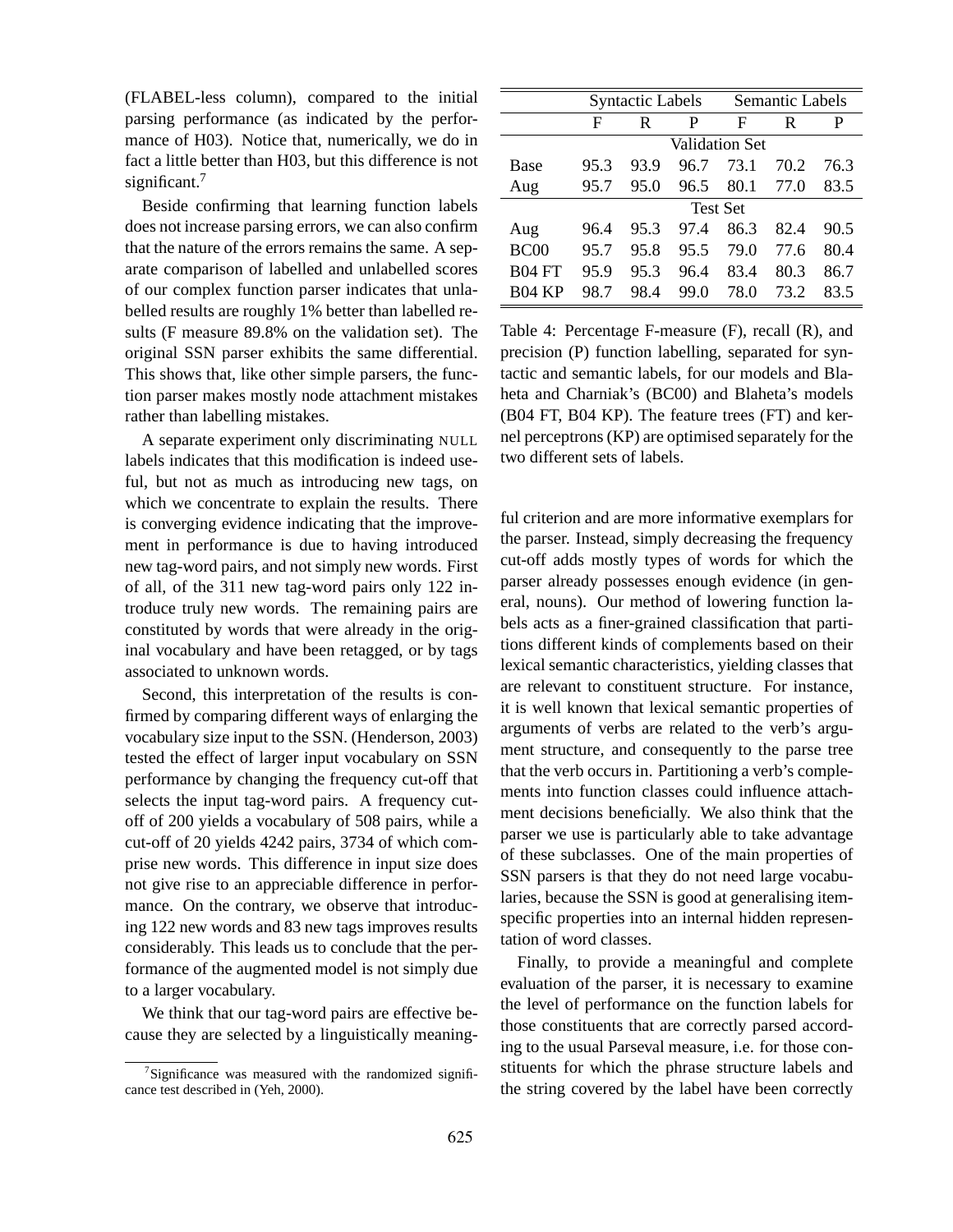|            | <b>Baseline</b> |      | Augmented |      |  |
|------------|-----------------|------|-----------|------|--|
|            | P               | R    | P         | R    |  |
| <b>ADV</b> | 81.7            | 90.5 | 87.9      | 81.0 |  |
| <b>DIR</b> | 72.2            | 39.8 | 77.0      | 48.5 |  |
| <b>EXT</b> | 88.1            | 68.5 | 86.8      | 63.5 |  |
| <b>LOC</b> | 75.7            | 67.4 | 78.9      | 74.6 |  |
| <b>MNR</b> | 43.2            | 37.2 | 74.0      | 55.7 |  |
| <b>NOM</b> | 88.0            | 93.6 | 88.7      | 93.1 |  |
| PRP        | 67.5            | 61.4 | 74.4      | 65.9 |  |
| <b>TMP</b> | 78.3            | 75.0 | 89.6      | 83.7 |  |

Table 5: Percentage F-measure (F), recall (R), and precision (P) function labelling, separated for individual semantic labels, for validation set.

recovered. Clearly, our parsing results would be uninteresting if our recall on function labels were very low. In that case, we would have failed to learn the function parsing task, and that would trivially yield a good performance on the simple parsing task. Table 4 reports the aggregated numbers for the baseline and the augmented model, while Table 5 reports separate figures for each semantic function label. These tables show that we also perform well on the labelling task alone. <sup>8</sup> Comparison to other researchers (last three lines of Table 4) shows that we achieve state-of-the-art results with a single integrated model that is jointly optimised for all the different types of function labels and for parsing, while previous attempts are optimised separately for the two different sets of labels. In particular, our method performs better on semantic labels.

### **5 Related Work**

As far as we are aware, there is no directly comparable work, as nobody has so far attempted to fully merge function labelling or semantic role labelling into parsing. We will therefore discuss separately those pieces of work that have made limited use of function labels for parsing (Klein and Manning, 2003), and those that have concentrated on recovering function labels as a separate task (Blaheta and Charniak, 2000; Blaheta, 2004). We cannot discuss here the large recent literature on semantic role labelling for reasons of space, apart from work that also recovers function labels (Jijkoun and de Rijke, 2004) and work that trains a parser on Propbank labels as the first stage of a semantic role labelling pipeline (Yi and Palmer, 2005).

(Klein and Manning, 2003) and, to a much more limited extent, (Collins, 1999) are the only researchers we are aware of who used function labels for parsing. In both cases, the aim was actually to improve parser performance, consequently only few carefully chosen labels were used. (Klein and Manning, 2003) suggest the technique of tag splitting for the constituent bearing the label TMP. They also speculate that locative labels could be fruitfully percolated down the tree onto the preterminals. Results in Table 5 indicate more precisely that lowering locative labels does indeed bring about some improvement, but not as much as the MNR and TMP labels.

In work that predates the availability of Framenet and Propbank, (Blaheta and Charniak, 2000) define the task of function labelling for the first time and highlight its relevance for NLP. Their method is in two-steps. First, they parse the Penn Treebank using a state-of-the-art parser (Charniak, 2000). Then, they assign function labels using features from the local context, mostly limited to two levels up the tree and only one next label. (Blaheta, 2004) extends on this method by developing specialised feature sets for the different subproblems of function labelling and slightly improves the results, as reported in Table 4. (Jijkoun and de Rijke, 2004) approach the problem of enriching the output of a parser in several steps. The first step applies memory-based learning to the output of a parser mapped to dependency structures. This step learns function labels. Only aggregated results for all function labels, and not only for syntactic or semantic labels, are provided. Although they cannot be compared directly to our results, it is interesting to notice that they are slightly better in F-measure than Blaheta's (F=88.5%). (Yi and Palmer, 2005) share the motivation of our work, although they apply it to a different task. Like the current work, they observe that the distributions of semantic labels could potentially interact with the distributions of syntactic labels and redefine the boundaries of constituents, thus yielding trees that reflect generalisations over both these sources of information.

<sup>&</sup>lt;sup>8</sup>See also (Musillo and Merlo, 2005) for more detail and comparisons on the labelling task.